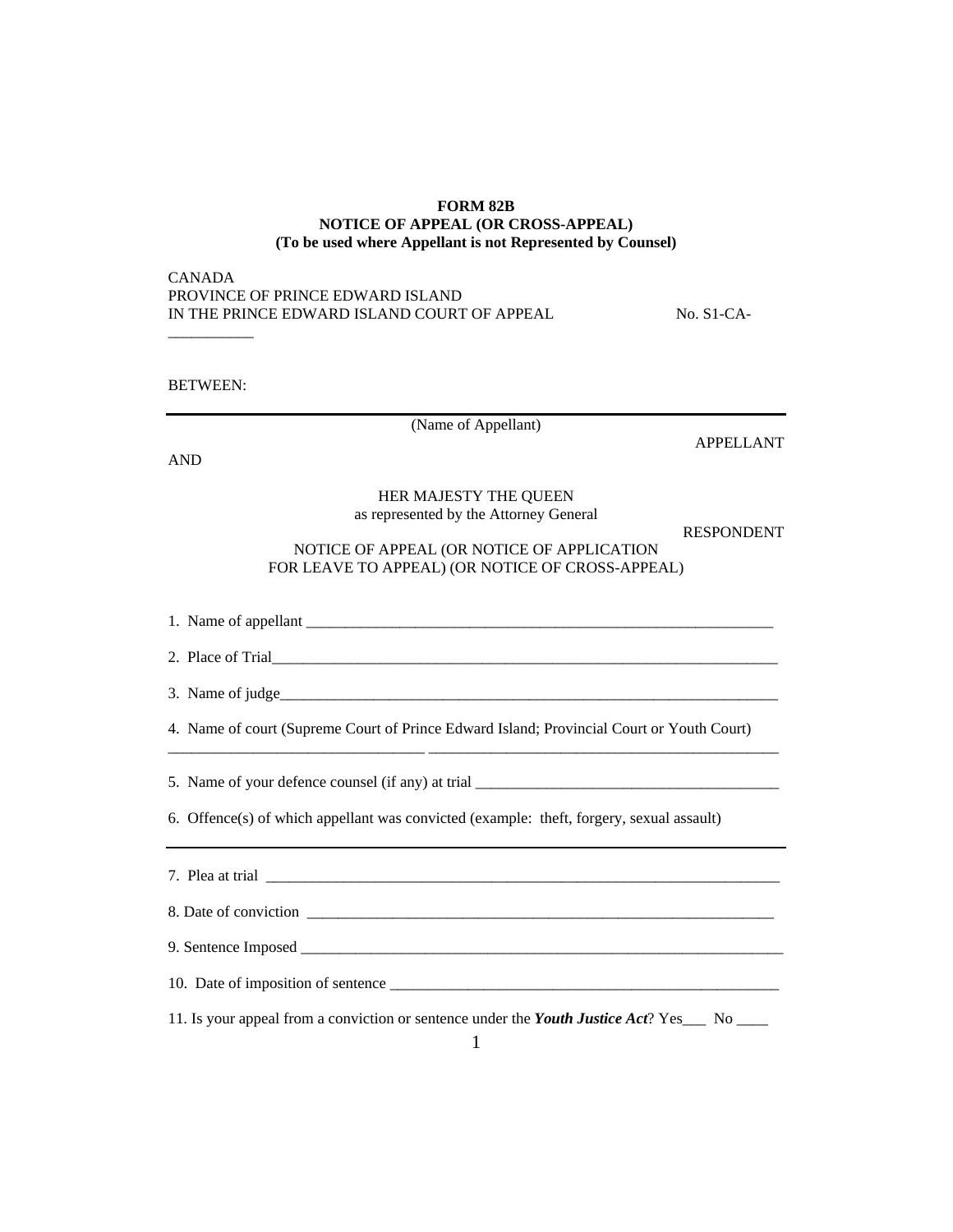12. (If applicable) If the appellant is a young person as defined in the *Youth Justice* Act and has applied for legal aid, indicate the location of the legal aid office.

\_\_\_\_\_\_\_\_\_\_\_\_\_\_\_\_\_\_\_\_\_\_\_\_\_\_\_\_\_\_\_\_\_\_\_\_\_\_\_\_\_\_\_\_\_\_\_\_\_\_\_\_\_\_\_\_\_\_\_\_\_\_\_\_\_\_\_\_\_\_\_\_\_\_\_\_

Has the appellant been refused legal aid? Yes \_\_\_\_\_\_\_\_\_\_ No \_\_\_\_\_\_\_\_\_\_\_\_\_\_\_\_\_\_\_\_

- 13. Name and address of place where appellant is in custody or, if not in custody, the appellant's address  $\frac{1}{2}$  ,  $\frac{1}{2}$  ,  $\frac{1}{2}$  ,  $\frac{1}{2}$  ,  $\frac{1}{2}$  ,  $\frac{1}{2}$  ,  $\frac{1}{2}$  ,  $\frac{1}{2}$  ,  $\frac{1}{2}$  ,  $\frac{1}{2}$  ,  $\frac{1}{2}$  ,  $\frac{1}{2}$  ,  $\frac{1}{2}$  ,  $\frac{1}{2}$  ,  $\frac{1}{2}$  ,  $\frac{1}{2}$  ,  $\frac{1}{2}$  ,  $\frac{1}{2}$  ,  $\frac{1$
- 14. If the appellant is in custody, appellant's address other than the institution
- **Note:** The Rules of Court provide for delivery of certain materials to you at the address stated in the notice of appeal. If you change your address, notify the Registrar. If you do not notify the Registrar, delivery of documents at your old address will be deemed to constitute proper delivery to you and the appeal may proceed in your absence (even if you have not received the documents).

 $\mathcal{L}_\text{max} = \frac{1}{2} \sum_{i=1}^{n} \frac{1}{2} \sum_{j=1}^{n} \frac{1}{2} \sum_{j=1}^{n} \frac{1}{2} \sum_{j=1}^{n} \frac{1}{2} \sum_{j=1}^{n} \frac{1}{2} \sum_{j=1}^{n} \frac{1}{2} \sum_{j=1}^{n} \frac{1}{2} \sum_{j=1}^{n} \frac{1}{2} \sum_{j=1}^{n} \frac{1}{2} \sum_{j=1}^{n} \frac{1}{2} \sum_{j=1}^{n} \frac{1}{2} \sum_{j=1}^{n} \frac{1$ 

15. Appellant's date of birth\_\_\_\_\_\_\_\_\_\_\_\_\_\_\_\_\_\_\_\_\_\_\_\_\_\_\_\_\_\_\_\_\_\_\_\_\_\_\_\_

16. Trial court case number

I, the above appellant, hereby give notice that I desire to appeal and if necessary for me to do so, to apply for leave to appeal against

- (a) conviction only
- (b) sentence only \_\_\_\_\_; or
- (c) both conviction and sentence \_\_\_\_\_\_.
- Note: If you are convicted of more than one offence and you wish to appeal against only some of your convictions, you must state clearly the convictions against which you wish to appeal.
- Note: If you are convicted of more than one offence and you wish to appeal against only some of your sentences, you must state clearly the sentences against which you wish to appeal.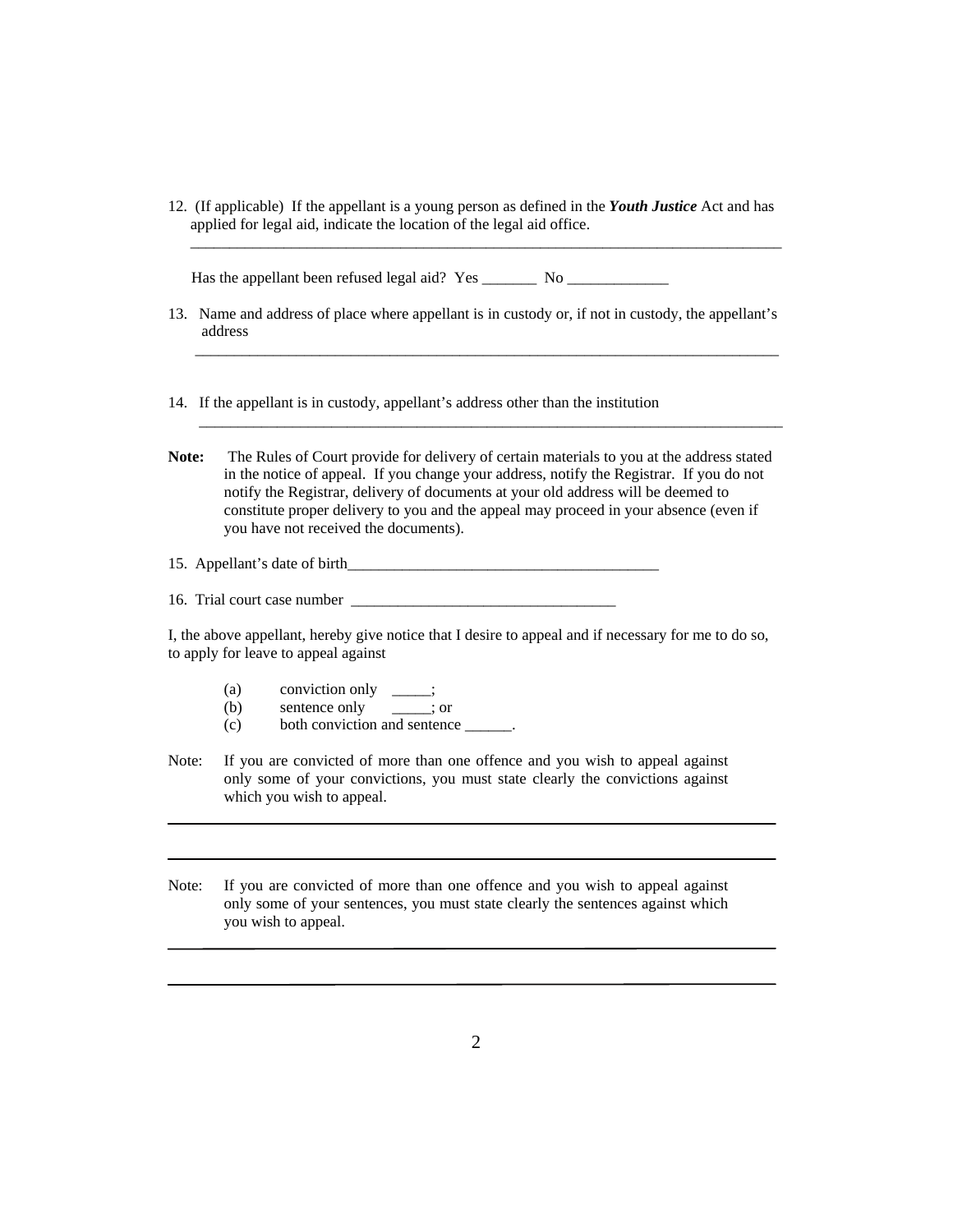Note: You must set out here the grounds or reasons why the conviction should be quashed or the sentence reduced. If space is insufficient, put additional grounds on the reverse side of this Form.

I wish to appeal for the following reasons:

Grounds of appeal

I desire to present my case and argument

- (a) in writing only  $\_\_\_\$ ;
- (b) in person\_\_\_\_\_; or
- (c) in writing and in person \_\_\_\_\_.
- Note: If you desire to submit your case and argument in writing, you must file with the Court your written argument within 60 days after receiving the transcript and the appeal book from the Attorney General, unless otherwise allowed by the Court.
- Note: If you had the right to be tried by judge and jury originally but chose a judge alone, you would have the right to be tried by judge and jury if a new trial is ordered but only if you indicate a desire to be so tried in this notice.

If a new trial is ordered and you would have the right to trial by judge and jury, do you wish trial by judge and jury? Yes\_\_\_\_\_ No\_\_\_\_

Dated at \_\_\_\_\_\_\_\_\_\_\_\_\_, Prince Edward Island, this \_\_\_\_\_\_\_\_ day of \_\_\_\_\_\_\_, 20\_\_\_\_

(*Signature of appellant*)

\_\_\_\_\_\_\_\_\_\_\_\_\_\_\_\_\_\_\_\_\_\_\_\_\_\_\_\_\_\_\_\_\_\_\_\_\_\_\_

Note: You must sign this notice. If you cannot write you must affix your mark in the presence of a witness. The name and address of the witness must be given.

TO: The Registrar